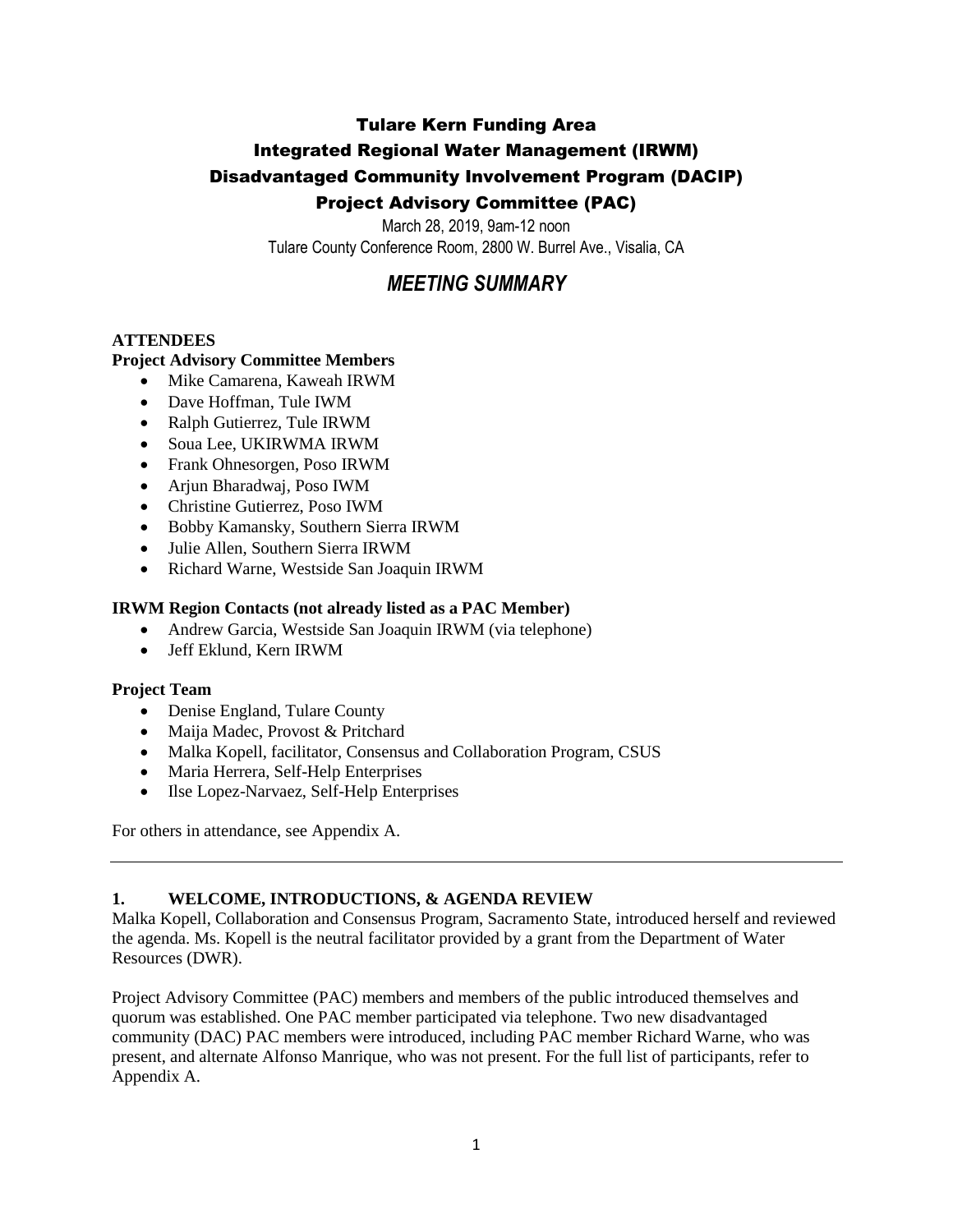Ms. Kopell asked for public comments. There were none.

## **2. REVIEW OF MEETING SUMMARY FROM JANUARY 17TH PAC MEETING**

Ms. Kopell asked for comments regarding the summary of the January 17, 2019, PAC meeting. No comments were made.

*PAC Action: Recommendation to accept the January 17, 2019, PAC meeting summary.* 

*Ms. Kopell asked for public comments regarding the recommendation; no public comments were made.*

*All PAC members were in favor.*

#### **3. REVIEW APPLICATION COST REIMBURSEMENT REQUESTS FOR ROUND ONE PROPOSALS**

Representatives from each IRWM requesting application cost reimbursement presented their proposals.

Christine Gutierrez, Poso Creek IRWM, presented the following two proposals.

- Lost Hills Utility Well No. 3
	- o Project cost of \$15,000. Details about the project can be found [here.](https://tularelakebasin.com/alliance/index.cfm/tulare-kern-dac-involvement/project-development/lost-hills-utility-district-well-no-3/)
	- o A participant asked whether a test well had yet been completed. Ms. Gutierrez said that two monitoring wells have been completed.
- Richgrove Water Well and Storage Tank
	- o Project cost of \$15,000. Details can be found [here.](https://tularelakebasin.com/alliance/index.cfm/tulare-kern-dac-involvement/project-development/richgrove-water-well-and-storage-tank/)
	- o A participant asked whether the project had been funded through the State. Ms. Gutierrez said that the district had financial issues it was not able to resolve, and therefore the State funding was rescinded.

Jeff Eklund, Kern IRWM, presented the following two proposals.

- Athal Waterline Replacement and Meter Project
	- o Project cost of \$20,000. Details can be found [here.](https://tularelakebasin.com/alliance/index.cfm/tulare-kern-dac-involvement/project-development/athal-waterline-replacement-and-meter-project/)
	- o A participant asked whether there were any problems with the water source. Mr. Eklund said that there are no water quality issues at this time.
- Weldon Regional Water Project Land Acquisition
	- o Project cost of \$20,000. Details can be found [here.](https://tularelakebasin.com/alliance/index.cfm/tulare-kern-dac-involvement/project-development/weldon-regional-water-project/)
	- o A participant asked whether the project had been funded. Mr. Eklund said that the State had committed to funding the project, but that a significant amount of time would pass before funding was received.
	- o A participant asked what the project's total application cost was. Mr. Eklund said that this was still to be determined, and that in refining that information an effort would be made to lower the application cost.

*PAC Action: Recommendation to approve application cost reimbursement funding for all four projects presented.*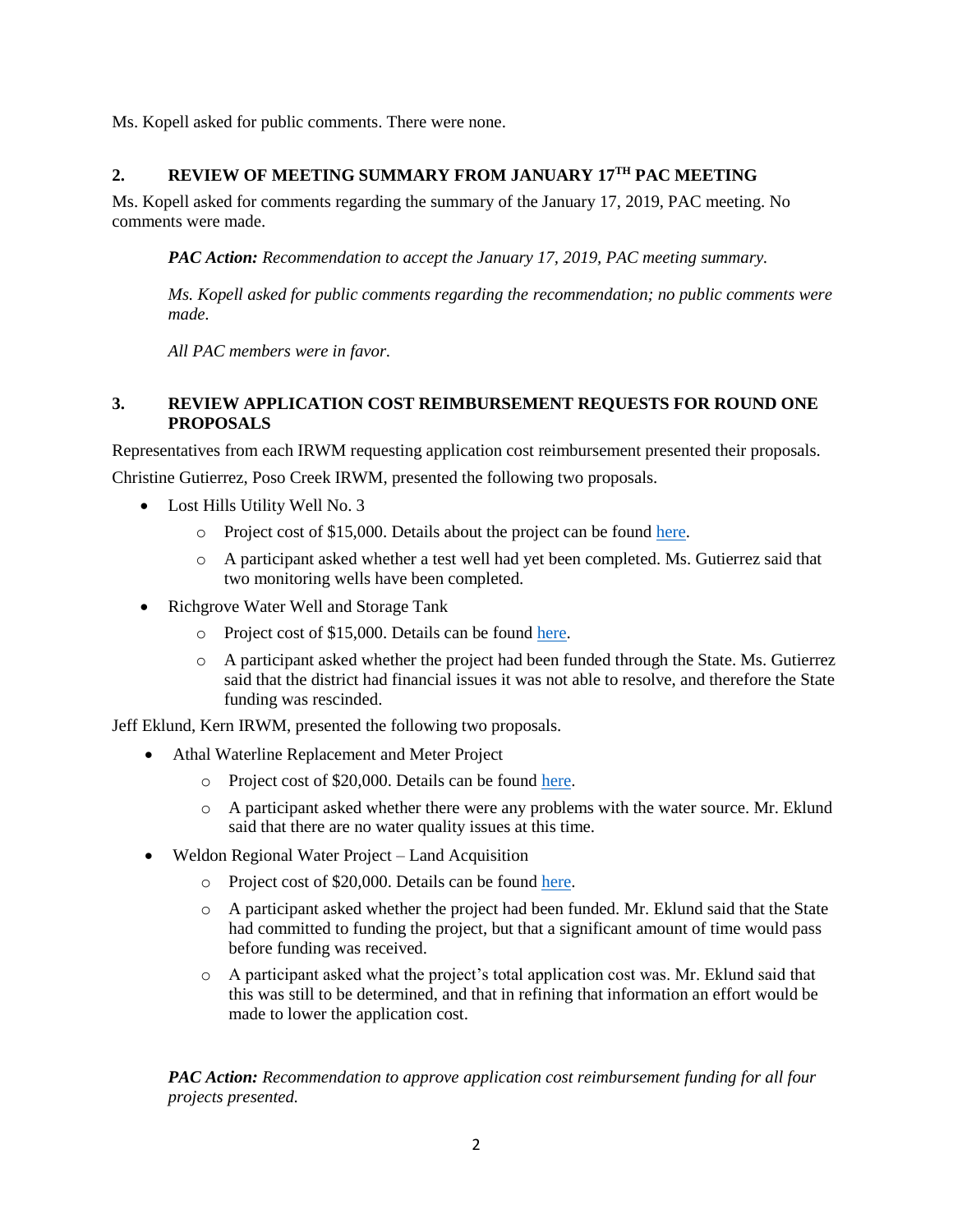*Ms. Kopell asked for public comments regarding the recommendation; no public comments were made.*

*All PAC members were in favor.*

Committee members asked whether application cost reimbursement proposals could be submitted at the next PAC meeting. DWR is holding a pre-application workshop on April 24, 2019, for DAC and non-DAC Round One implementation grants. The workshop is a chance to preview applications, and applicants will have 12 weeks to submit their applications following the workshop.

Denise England, Water Resources Director for Tulare County, circulated a diagram clarifying the two sources of money that are relevant to the current discussion. The first source is \$2 million allocated to the Tulare-Kern Funding Area for DAC IRWM Involvement, Project Development activities. This funding can be used to reimburse project application costs for Round One projects approved by the relevant IRWM groups. It can also be used to support project development for projects that will apply for future implementation funding. The funding has been awarded to Tulare County, which has guidelines in place as to how the funding will be distributed.

The second funding source is implementation funding, including \$11.5 million for general Round One implementation projects and \$1.2 million for DAC Round One implementation projects. Previews of all Round One implementation projects, including DAC and non-DAC, must be presented to DWR during the pre-application workshop on April 24, 2019 [note: date has since been postponed].

PAC members discussed holding an additional meeting in early August 2019 in order to allow regions more time to prepare their Project Development applications. A participant noted that DWR plans to consider Round Two funding in 2020, so projects that are started later will have less time for project development.

A participant asked how soon consultants can begin working on a project after funding is approved. Ms. England said that it depends on the funding level. For projects with a Professional Services Agreement, under \$100,000, it is a short process, but if Board agreement is needed it takes longer.

Per the PAC action noted above, the PAC will continue to consider application cost proposals during the next PAC meeting.

Ms. Kopell opened the floor for public comment; none was made.

#### **4. DISCUSS DECISION-MAKING PROCESS FOR JUNE 13TH MEETING RE: RECOMMENDATIONS TO COUNTY FOR ROUND TWO PROJECT DEVELOPMENT PROPOSALS**

PAC members discussed the decision-making process that will be used for applications for Project Development activities, presented at the next PAC meeting on June 13, 2019. Each IRWM will present projects that it considers first-tier, adding up to no more than \$250,000 for each region. Anyone can propose additional second-tier or regional projects.

A PAC member asked whether this funding can be dedicated toward construction of projects. This is allowed, but it is best used for project development. This is because the total funding is limited to \$250,000 per region, plus DWR IRWM Implementation funding will not fund project development costs. A participant noted that it would be helpful to know whether DWR has a hard cut-off for funding to support California Environmental Quality Act (CEQA) processes.

PAC members then discussed scoring criteria. It was noted that the criteria can be viewed as guidelines, as projects are not actually assigned scores. PAC members suggested adding the following criteria:

• Project completed by deadline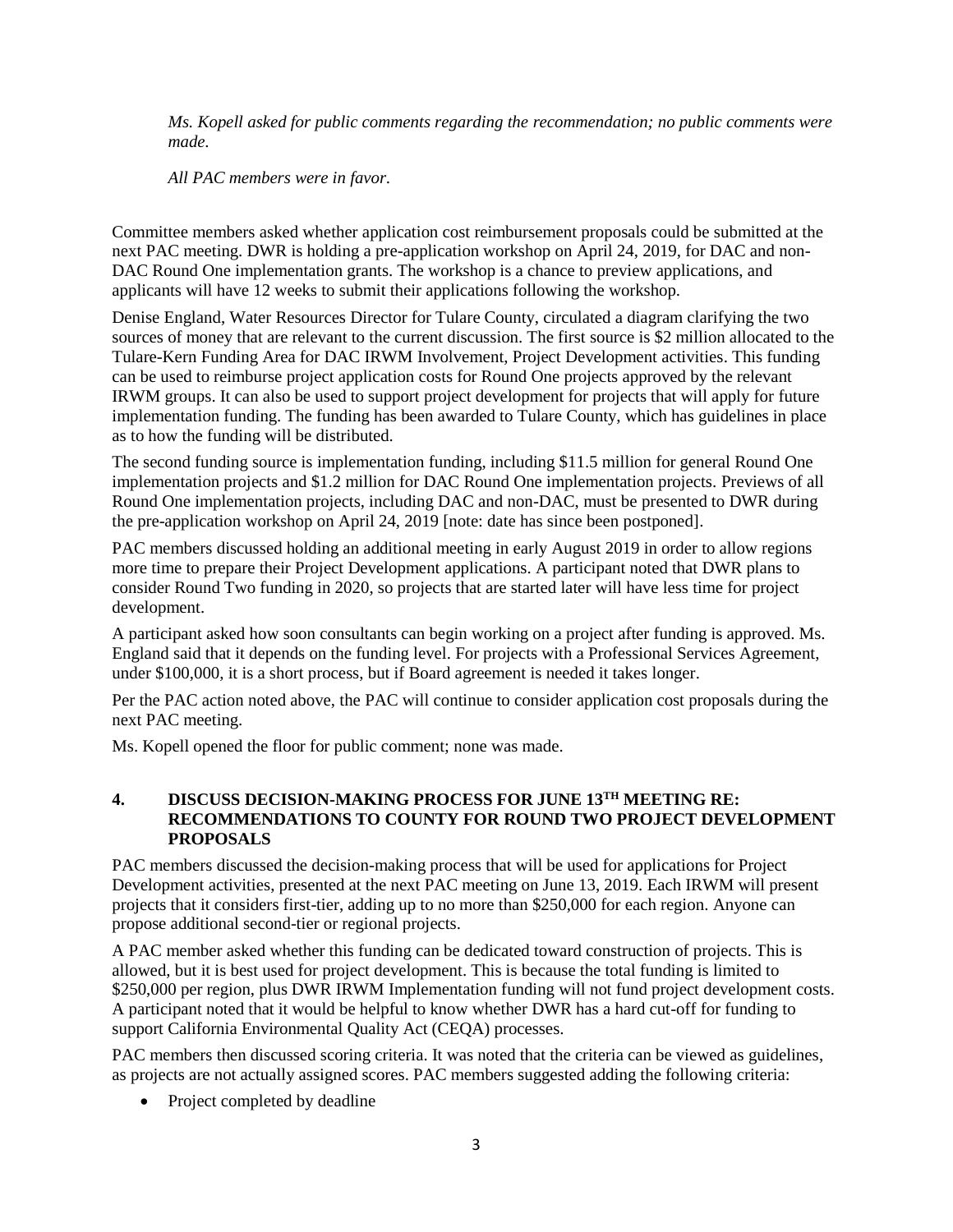- Regional benefits
- Human right to water
- Is the proposal part of another project?
- Is the DAC project in an incorporated or unincorporated area?

Maija Madec, Provost & Pritchard, will update the scoring criteria and project guidelines per PAC feedback and distribute both for comment ahead of the June 13, 2019, PAC meeting.

An update on the DAC assessment will also be provided during the June PAC meeting.

*PAC Action: Recommendation to approve the following decision-making process for Project Development applications:*

- *Allow IRWMs to determine the projects funded through their \$250,000 allocation; PAC to ratify the decisions made by the IRWMs.* 
	- o *The primary goal for this funding is project development, but it can be used for construction as well.*
- *Any funding left from each IRWM's \$250,000 allocation will be added to the regional funds, which has also been allocated \$250,000.*
- *Allocation of the regional funds will be determined by the PAC based on the criteria guidelines, which will be finalized during the June PAC meeting.*
- *Project Development applications will be considered during the June PAC meeting, including application cost proposals.* 
	- o *Proposals should be sent to Ms. England and Ms. Madec by June 1, 2019.*
- *Final applications for the \$250,000 allocation of each IRWM will be considered during the August 15, 2019, PAC meeting.* 
	- o *Regional funds will also be allocated during the August 15, 2019, PAC meeting.*
- *Construction proposals are contingent on approval from DWR and the County.*

*Ms. Kopell asked for public comments regarding the recommendation; no public comments were made.*

*All PAC members were in favor.*

PAC members then chose to review three additional application cost reimbursement proposals that were submitted by the Southern Sierra region at the last minute. Kenneth McDarment, delegated by PAC member Bobby Kamansky, presented the three proposals:

- Painted Rock Dam Rehabilitation; project cost \$20,000
- Emergency Raw Water Storage Tank and Associated Raw Water Piping; project cost \$20,000
- Meadow Restoration; project cost \$15,000

A participant asked whether measures would be taken to prevent build-up of sedimentation on the rehabilitation line, such as a screen. Mr. McDarment said that the new system will include better engineering to prevent clumps as well as additional clean-out stations. Screen options will also be considered.

A participant asked whether overgrazing will be prevented in the restored meadow areas. Mr. McDarment said that a very aggressive range management program will be put in place to prevent overgrazing.

A participant asked what the source was for the figures for median household income. Mr. McDarment said that some of the figures were based on Census estimates and others were based on actual household incomes.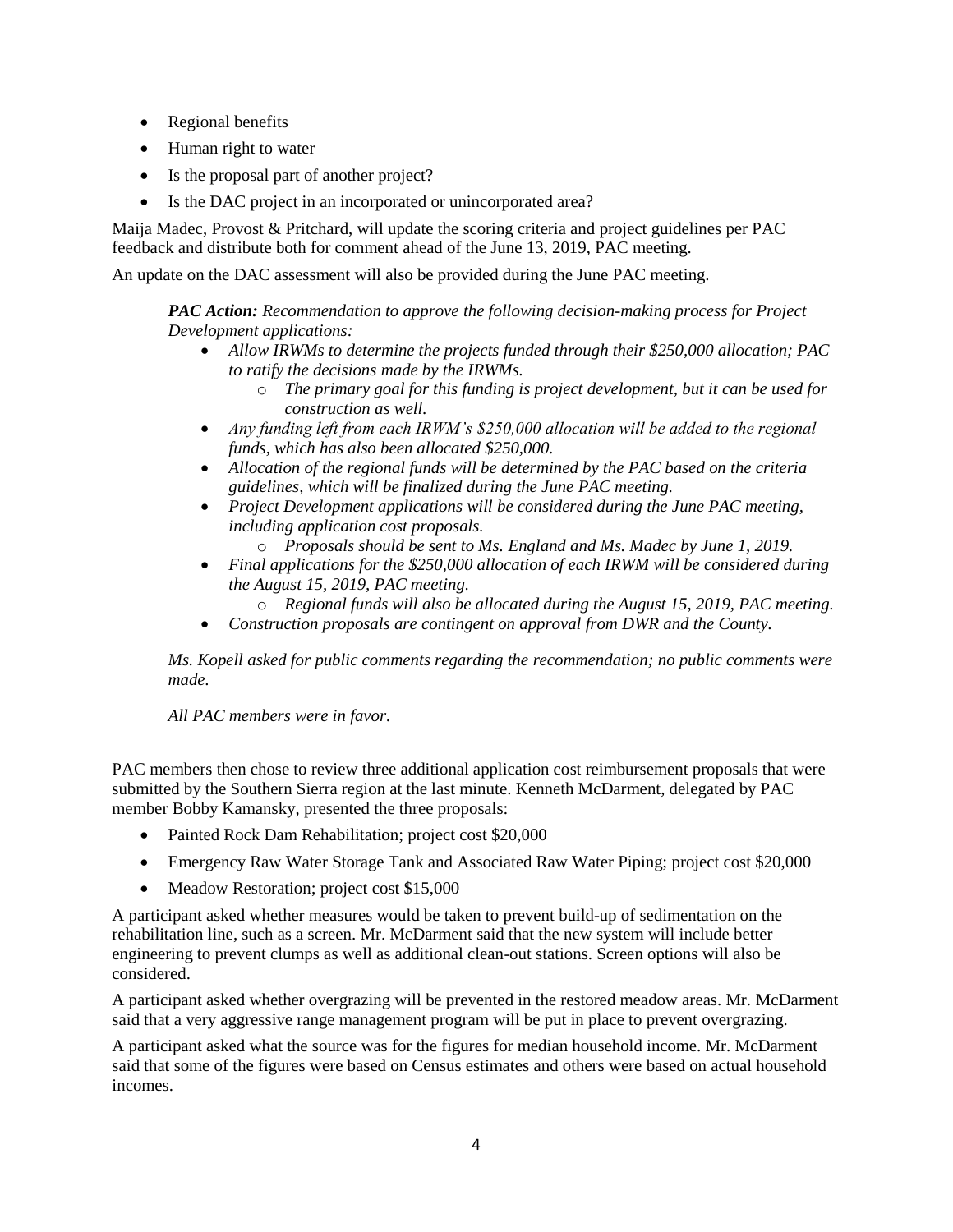*PAC Action: Recommendation to approve application cost reimbursement funding for the three additional projects presented.* 

*Ms. Kopell asked for public comments regarding the recommendation; no public comments were made.*

*All PAC members were in favor.*

The project applications and accompanying GI Consultants study will be circulated electronically, and can be found [here.](https://tularelakebasin.com/alliance/index.cfm/tulare-kern-dac-involvement/project-development/)

#### **5. REVIEW INITIAL PROJECT DEVELOPMENT COST REIMBURSEMENT REQUESTS FOR ROUND TWO PROPOSED PROJECTS**

Previews were given of two projects which will be reviewed for project development funding at the next PAC meeting.

Ralph Gutierrez and Dave Hoffman, Tule IRWM, presented a new distribution system and leak detection project for Allensworth. A central challenge for Allensworth is portability. The project was approved by the Tule IRWM Committee.

Richard Warne, Westside San Joaquin IRWM, presented a hydrogeological investigation in the City of Huron. The investigation includes two parts: drilling a test well, which will be incorporated into the municipal water system, and conducting a groundwater recharge study through monitoring of the new well. Additional details about the project will be presented at the next PAC meeting.

### **6. ADDITIONAL UPDATES FROM PAC MEMBERS**

The PAC has been working to engage Tribal groups. A letter was sent to Tule River Tribal Council, who will begin participating. Two Tule River Tribal representatives were present at the current meeting, Kenneth McDarment and Neil Peyron.

Tribal representatives will be proposed as new PAC members during the next PAC meeting. Per the PAC charter, the names of the proposed new PAC members will be circulated one month in advance of the meeting in which the additions will be voted on.

A participant asked whether all of the projects presented during the current meeting will be brought to the DWR pre-application workshop; they will.

#### **7. NEXT STEPS AND CLOSING**

The meeting was adjourned.

The next PAC meeting will be held:

June 13, 2019 9:00 a.m. – 12:00 p.m. Provost & Pritchard 130 N Garden Street Visalia, CA 93291